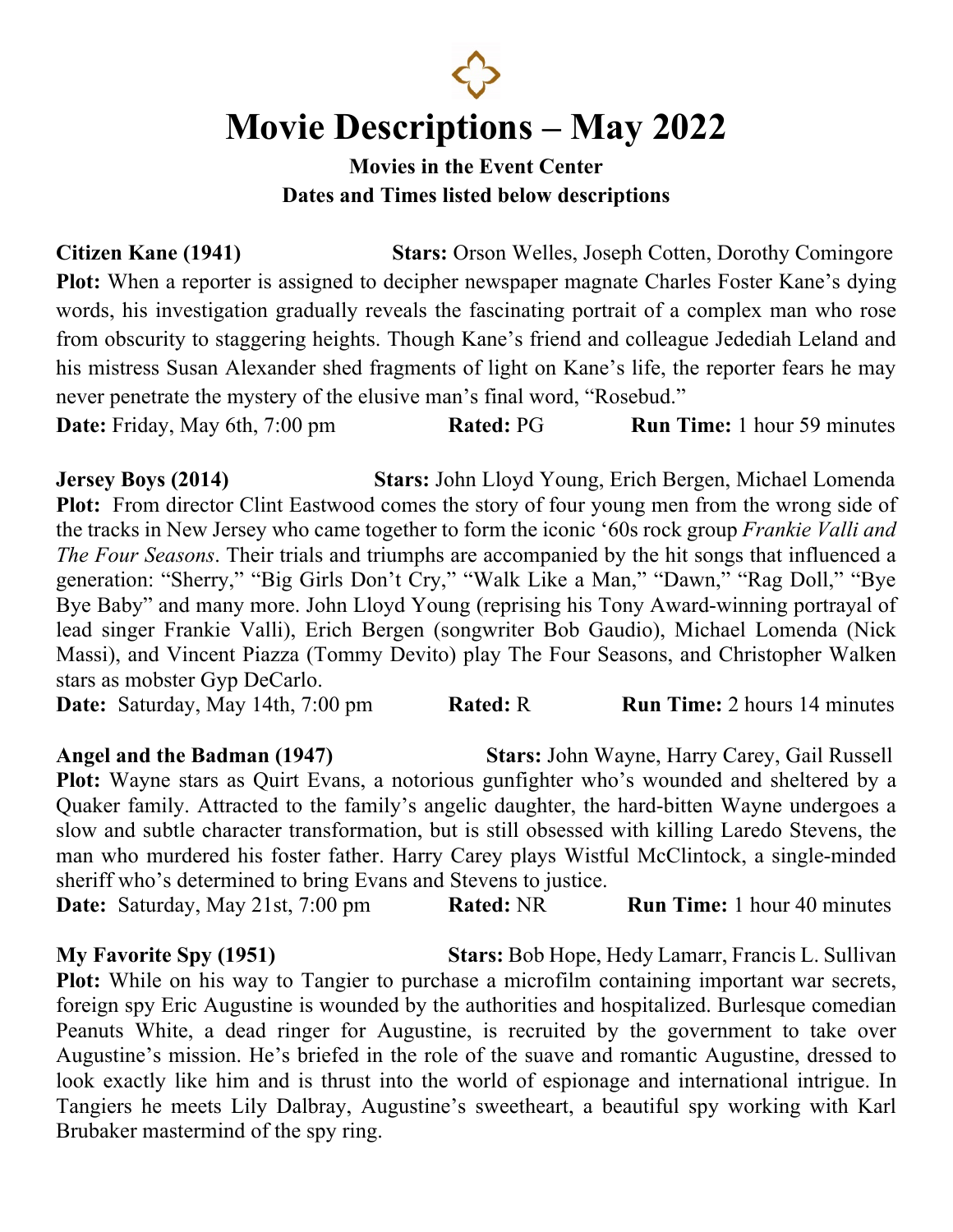# **Documentary Descriptions – May 2022**

**Documentaries will be shown in the Event Center at 7:00 on Sundays.**

### **Documentary: Inventors: Famous Inventors & Inventions (1998)**

**Plot:** Inventors and their ingenious inventions have shaped society since the beginning of time. Always searching for ways to make life easier, better and more convenient, they reach new heights in their aspiration, accomplishments and influences. These people of extraordinary talents and boundless energy left an incredible legacy of tools and ideas that improved the quality of life and paved the way for future inventions. Learn about some of the most significant inventors that ever lived: Benjamin Franklin, Alexander Graham Bell, Thomas Edison, George Washington Carver, and the Wright Brothers.

**Date:** Sunday, May 1st, 7:00 pm **Rated:** NR **Run Time:** 50 minutes

#### **Magician: The Astonishing Life & Work of Orson Welles (2014)**

**Plot:** This documentary looks at the remarkable genius of Orson Welles on the eve of his centenary – the enigma of his career as a Hollywood staff, a Hollywood director (for some a Hollywood failure), and a crucially important independent filmmaker. Orson Welles' life was magical: a musical prodigy at age 10, a director of Shakespeare at 14, a painter at 16, a star of stage and radio at 20, romances with some of the most beautiful women in the world, including Rita Hayworth. His work was similarly extraordinary, most notably Citizen Kane (considered by many to be the most important movie ever made), created by Welles when he was only 25. In the years following Citizen Kane, Welles' career continued to change as he made film after film (some never finished, many dismissed) and acted in other projects often to earn money in order to keep making his own films. Magician features scenes from almost every existing Welles' film, from Hearts of Age (which he made in a day when he was only 18 years old) to rarely seen clips from his final unfinished works like The Other Side of the Dream, The Deep, and Don Quixote, as well as his television and commercial work.

**Date:** Sunday, May 8th, 7:00 pm **Rated:** PG-13 **Run Time:** 94 minutes

#### **Irving Berlin: An American Song (1999)**

Plot: In a career that spanned half a century, he penned some of the most recognizable and enduring songs or all time. Jerome Kern may have said it best: "Irving Berlin has no place in American music – he is American music." Incredibly the composer of classics like "Cheek to Cheek," "God Bless America," and "White Christmas" never learned to read music beyond a basic level. But that didn't stop 35 of his compositions from reaching the number one spot on the charts. Filled with wonderful music, illuminating photos, and rare clips from throughout his life, this is a fascinating portrait of the legendary composer.

**Date:** Sunday, May 15th, 7:00 pm **Rated:** NR **Run Time:** 1 hour 40 minutes